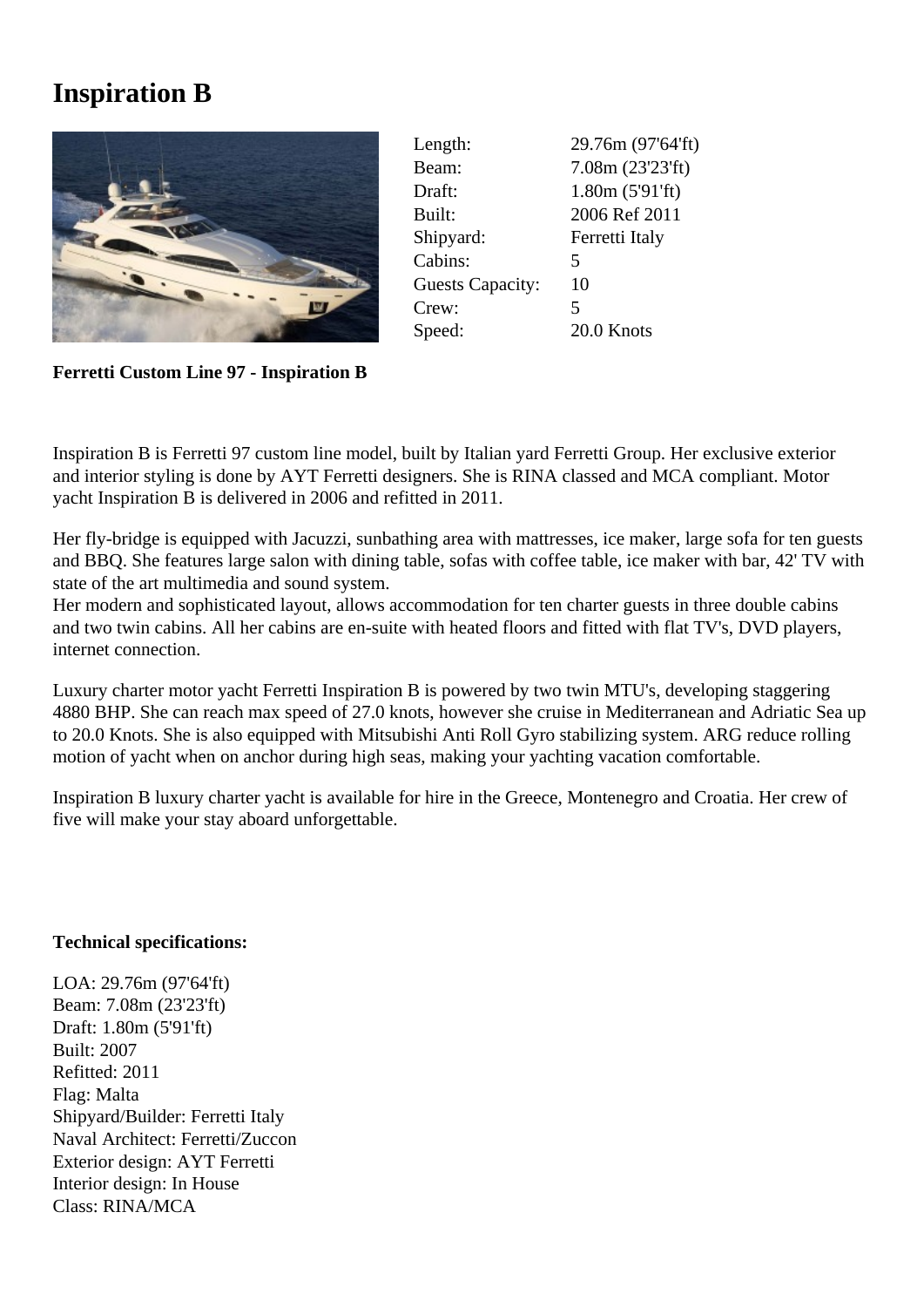Hull + Superstructure: GRP Displacement: 89 T Engines: 2 x 2440 BHP MTU 16v 2000 M93 Generators: 2 x Kohler 40 kW Fuel Consumption: 500 Liters/Hr Fuel capacity: 13.000 liters Fresh-water capacity: 3.000 liters + Water makers Bow thruster: Yes Air Condition: Entire Yacht with Individual Cabins Controls Stabilizers: Yes - ARG Zero Speed Cruise Speed: 20.0 Knots Top Speed: 27.0 Knots Range: 360 (cruise speed 20.0 Knots) NM Guests: 10 Cabins:  $5$  (3 x double  $+ 2$  x twin cabin) Crew: 5 (sleep in separate crew quarters) Deck Jacuzzi WiFi 3G/LTE BBQ

Tenders & Sea Toys:

1 x Tender Nautica 6.0m Nautica with 115 BHP Envinrude Engine 1 x Sea-doo RXI Jet ski 1 x Rescue Tender Zodiac 2.60 m 2 x Windsurf **Donuts** Banana Kayak Water skis Snorkeling gear Wake board

Images